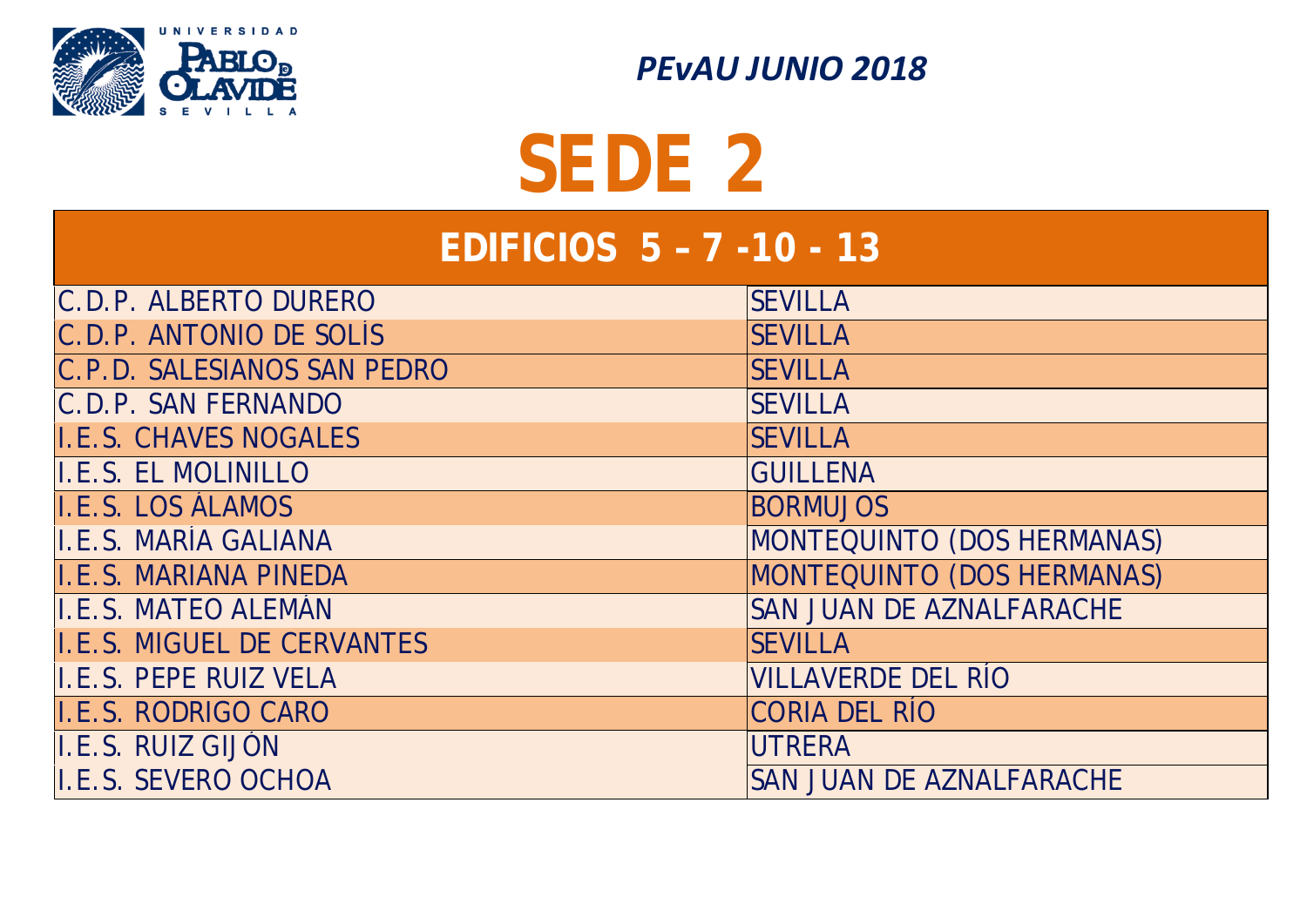| Hora  | <b>Edificio</b> | Aula           | Materia                                 | <b>Desde - Hasta</b>                       |
|-------|-----------------|----------------|-----------------------------------------|--------------------------------------------|
| 9:00  | 5 <sup>5</sup>  | $\mathbf{1}$   | <b>LENGUA Y LITERATURA II</b>           | <b>ABATO MENDOZA - CLAVIJO SALVATIERRA</b> |
|       | 5 <sup>5</sup>  | $\overline{2}$ | <b>LENGUA Y LITERATURA II</b>           | <b>COBO LÓPEZ - FERRER RUÍZ</b>            |
|       | 5 <sup>5</sup>  | 3 <sup>5</sup> | <b>LENGUA Y LITERATURA II</b>           | <b>FIORE SADDI - JAENES AVALO</b>          |
|       | 5 <sup>5</sup>  | $\overline{4}$ | <b>LENGUA Y LITERATURA II</b>           | <b>JIMÉNEZ BIZCOCHO - MITTER RUÍZ</b>      |
|       | $\overline{7}$  | $\mathbf{1}$   | <b>LENGUA Y LITERATURA II</b>           | <b>MOLINA MARTÍNEZ - PEÑA MARTÍN</b>       |
|       | $\overline{7}$  | $\overline{2}$ | <b>LENGUA Y LITERATURA II</b>           | PEREYRA SAAVEDRA - RIVERO FAJARDO          |
|       | 10              | $\mathbf{1}$   | <b>LENGUA Y LITERATURA II</b>           | RODRÍGUEZ DE VERA - ZAYAS MARTÍN           |
|       |                 |                |                                         |                                            |
|       | 5 <sup>5</sup>  | $\mathbf{1}$   | <b>INGLÉS</b>                           | <b>ACEDO DELGADO - CUEVAS SAVIEL</b>       |
| 11:15 | 5 <sup>5</sup>  | $\overline{2}$ | <b>INGLÉS</b>                           | DE BENITO FRANCO - GARCÍA ORTIZ            |
|       | 5 <sup>1</sup>  | 3 <sup>2</sup> | <b>INGLÉS</b>                           | <b>GARCÍA PÉREZ - MANZANO DE LA PUENTE</b> |
|       | 5 <sup>5</sup>  | $\overline{4}$ | ALEMÁN - FRANCÉS - ITALIANO - PORTUGUÉS | <b>ABATO MENDOZA - VIZUETE FUENTES</b>     |
|       | $\overline{7}$  | $\mathbf{1}$   | <b>INGLÉS</b>                           | <b>MARCOS SABORIDO - NUÑEZ SILVÁN</b>      |
|       | $\overline{7}$  | $\overline{2}$ | <b>INGLÉS</b>                           | <b>OJEDA RAMÍREZ - PUNTAS FERNÁNDEZ</b>    |
|       | 10              | $\mathbf{1}$   | <b>INGLÉS</b>                           | <b>QUINTERO LEBRÓN - ZAYAS MARTÍN</b>      |
|       |                 |                |                                         |                                            |
| 13:30 | 5 <sup>5</sup>  | $\mathbf{1}$   | <b>HISTORIA DE ESPAÑA</b>               | <b>ABATO MENDOZA - CLAVIJO SALVATIERRA</b> |
|       | 5 <sup>5</sup>  | $\overline{2}$ | <b>HISTORIA DE ESPAÑA</b>               | <b>COBO LÓPEZ - FERRER RUÍZ</b>            |
|       | 5 <sup>5</sup>  | 3 <sup>2</sup> | <b>HISTORIA DE ESPAÑA</b>               | <b>FIORE SADDI - JAENES AVALO</b>          |
|       | 5 <sup>5</sup>  | $\overline{4}$ | <b>HISTORIA DE ESPAÑA</b>               | <b>JIMÉNEZ BIZCOCHO - MITTER RUÍZ</b>      |
|       | $\overline{7}$  | $\mathbf{1}$   | <b>HISTORIA DE ESPAÑA</b>               | <b>MOLINA MARTÍNEZ - PEÑA MARTÍN</b>       |
|       | $\overline{7}$  | $\overline{2}$ | <b>HISTORIA DE ESPAÑA</b>               | PEREYRA SAAVEDRA - RIVERO FAJARDO          |
|       | 10 <sub>o</sub> | $\mathbf{1}$   | <b>HISTORIA DE ESPAÑA</b>               | RODRÍGUEZ DE VERA - ZAYAS MARTÍN           |





 $\bullet$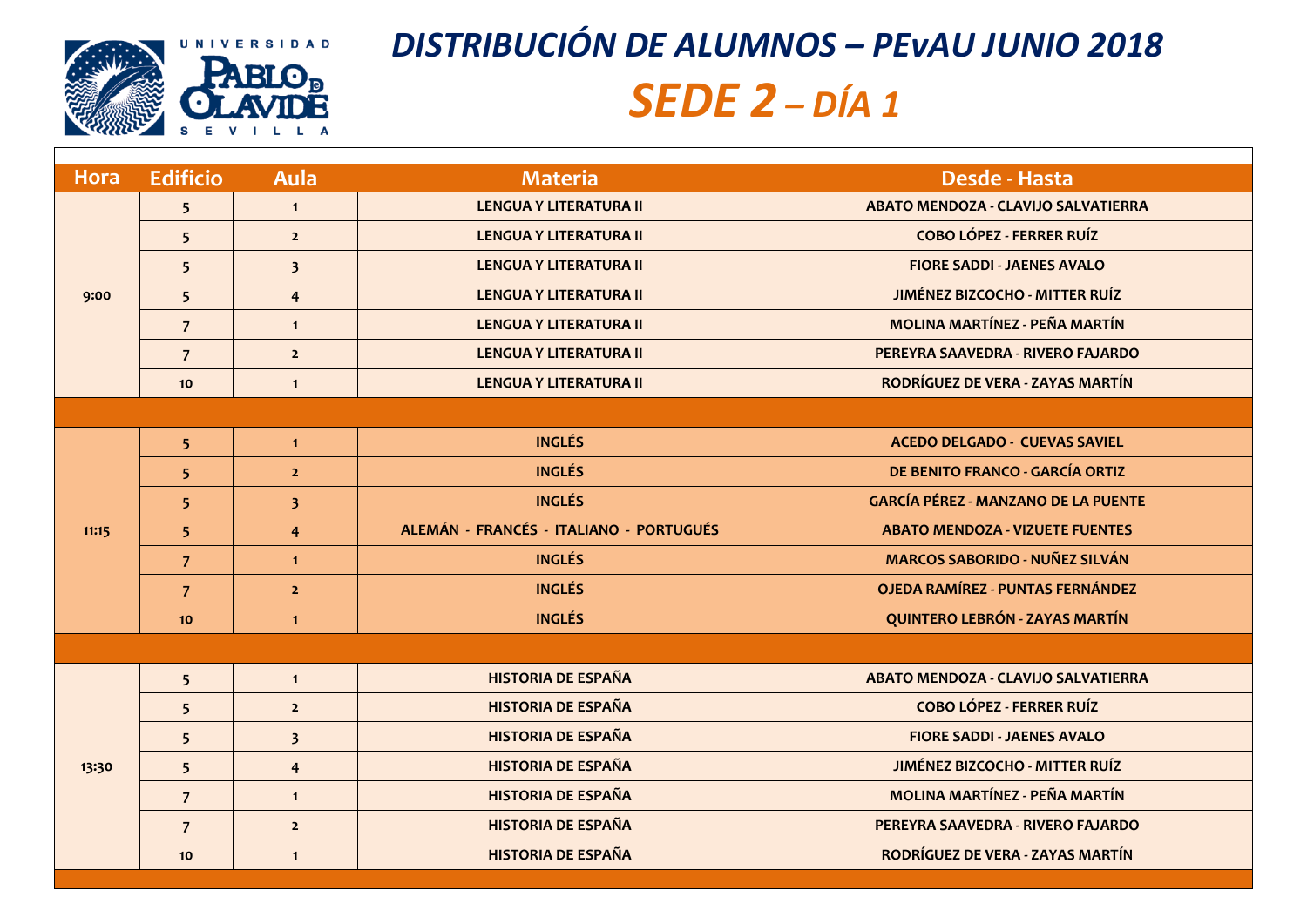## **5 1 LATÍN II ALMAGRO GONZÁLEZ - ZAPATA RUÍZ**

**5 2 MATEMÁTICAS II ABATO MENDOZA - DURÁN MOLERO**

**MANZANO DE LA PUENTE** 

 $CHEZ - RUS BONO$ 

 $\hat{U}$ A - ZAYAS MARTÍN

| <b>Hora</b> | <b>Edificio</b> | Aula           | <b>Materia</b>                                     | Desde - Hasta                    |
|-------------|-----------------|----------------|----------------------------------------------------|----------------------------------|
| 9:00        | 5 <sup>5</sup>  | $\mathbf 1$    | <b>LATÍN II</b>                                    | <b>ALMAGRO GONZÁLEZ - ZAF</b>    |
|             | 5               | 2 <sup>1</sup> | <b>MATEMÁTICAS II</b>                              | <b>ABATO MENDOZA - DURÁN</b>     |
|             | 5               |                | <b>MATEMÁTICAS II</b>                              | <b>ESCALANTE ROMÁN - MANZANO</b> |
|             | 5 <sup>1</sup>  | $\overline{4}$ | <b>MATEMÁTICAS II</b>                              | <b>MARÍN SÁNCHEZ - RUS</b>       |
|             |                 |                | <b>MATEMÁTICAS II</b>                              | <b>SALINAS ZALDÚA - ZAYAS</b>    |
|             |                 |                |                                                    |                                  |
| 11:15       | 5 <sup>1</sup>  | $\mathbf{1}$   | <b>MATEMÁTICAS APLICADAS A LAS CCSS II</b>         | <b>ACEDO DELGADO - LÓPE</b>      |
|             | 5 <sup>1</sup>  | 2 <sup>1</sup> | <b>GRIEGO II</b>                                   | <b>ANTÚNEZ SÁNCHEZ - VÁZQI</b>   |
|             | 5               | 3 <sup>1</sup> | <b>MATEMÁTICAS APLICADAS A LAS CCSS II</b>         | <b>MACÍAS MARTÍNEZ - ZARAZA</b>  |
|             |                 |                |                                                    |                                  |
| 13:30       | 5               |                | <b>GEOLOGÍA</b><br><b>HISTORIA DE LA FILOSOFÍA</b> | <b>ALONSO LOBO - ZAPATA</b>      |
|             |                 |                |                                                    |                                  |

**5 1 MATEMÁTICAS APLICADAS A LAS CCSS II ACEDO DELGADO - LÓPEZ VERA**

**12 AUREA - VÁZQUEZ CINTA** 

**5 3 MATEMÁTICAS APLICADAS A LAS CCSS II MACÍAS MARTÍNEZ - ZARAZAGA MIELGO**

#### **HISTORIA DE LA FILOSOFÍA ALONSO LOBO - ZAPATA RUÍZ**



## *DISTRIBUCIÓN DE ALUMNOS – PEvAU JUNIO 2018 SEDE 2 – DÍA 2*